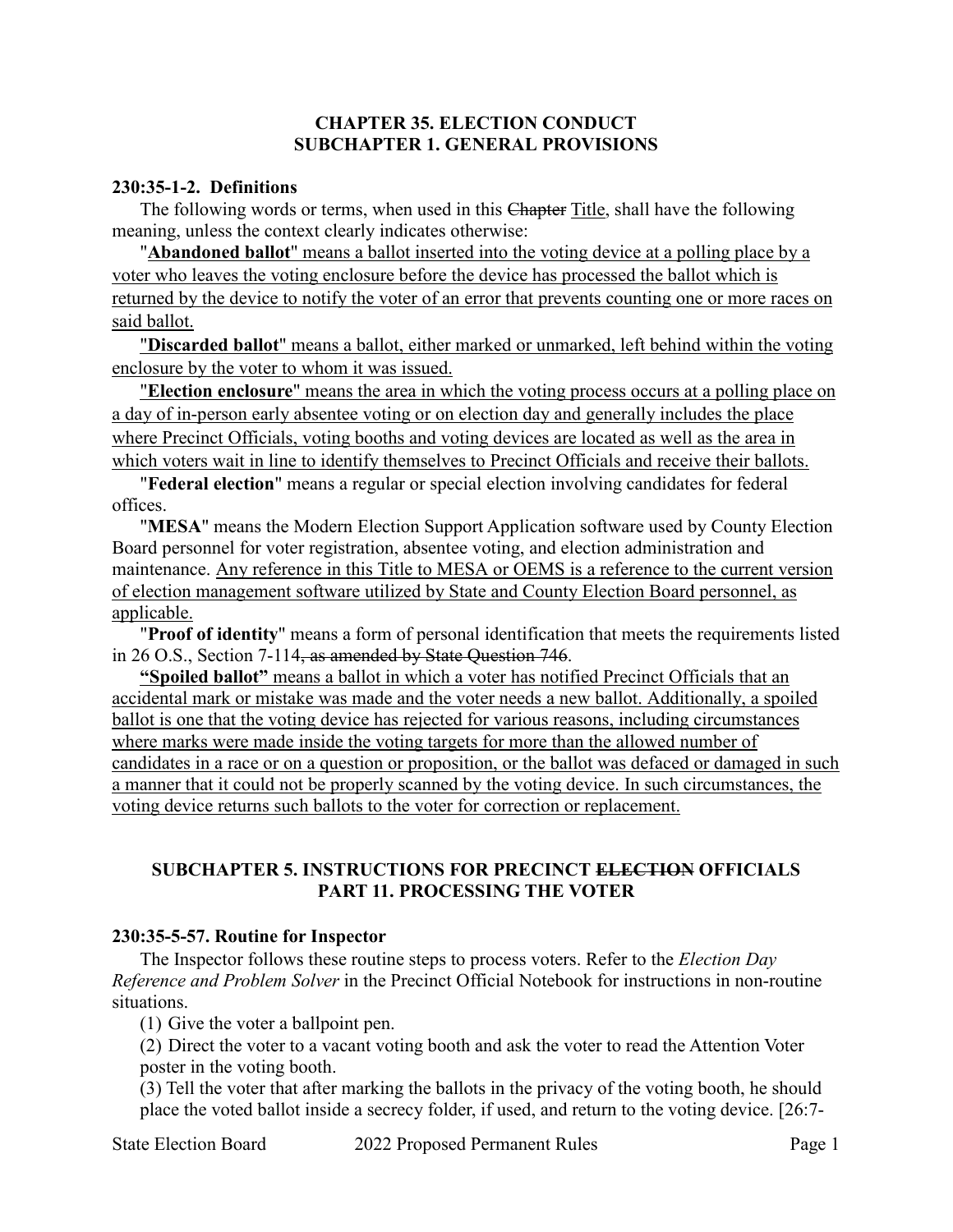120]

(4) When the voter returns to the voting device, tell the voter to feed the ballot into the voting device. Either end of the ballot may be fed first and the ballot may face up or down.

(5) Retrieve the ballpoint pen and secrecy folder, if used, from the voter.

(6) If the voting device returns a ballot, the voter may be able to resolve the problem himself by following the instructions on the voting device console screen and pressing the appropriate buttons. However, the Inspector should always be prepared to answer questions and to assist the voter if necessary.

(7) If the voting device console screen displays an error code and a message indicating that the ballot has already been counted, follow the instructions in the *Election Day Reference and Problem Solver* in the Precinct Official Notebook to resolve the problem.

(8) In the event a voter inserts a ballot into the voting device, immediately leaves the voting enclosure, and the device rejects and returns the ballot, the Inspector shall leave the abandoned ballot in the device and press the Cast Ballot button on the device console to accept the ballot unchanged.

# **230:35-5-58. Additional duties of Inspector**

In addition to Inspector's duties when processing voters, the Inspector also performs the following tasks on election day.

(1) Inspect voting booths and other areas of the voting enclosure periodically for discarded ballots. If you find marked or unmarked ballots discarded in a voting booth or other location within the voting enclosure, show them to the Judge and Clerk, and then feed them into the voting device

(2) If you find marked ballots, show them to the Judge and Clerk and attach them to the Inspector's Notes to Secretary sheet. Explain on the sheet that the ballot was found discarded in a voting booth or other location within the voting enclosure. Fold the discarded ballot in half and give it to the Clerk for placement in the bag for discarded and spoiled ballots. (3) Inspect voting booths and other areas within the voting enclosure periodically for campaign literature and remove any that you find.

(4) Call the County Election Board office immediately if the ballot supply seems low.

(5) Check the public counter on the voting device console screen periodically through the day. Call the County Election Board office immediately if the public counter reaches 3000. Follow the instructions given by the County Election Board staff.

## **230:35-5-127. Spoiled ballots**

(a) A spoiled ballot is a ballot that the voter marks incorrectly, or a ballot that is defaced or damaged by the voter. Before spoiling a ballot returned by the voting device, the Inspector must follow the appropriate instructions in the *Election Day Reference and Problem Solver* in the Precinct Official Notebook to determine whether the ballot already has been counted. The reason the ballot was returned by the device will be displayed on the screen and an error code will appear in the lower right corner while the ballot remains in the throat of the voting device. Do not remove the ballot before noting both the on-screen message and the error code. If it has not been counted, spoil the ballot and tell the Clerk to issue a new ballot to the voter.